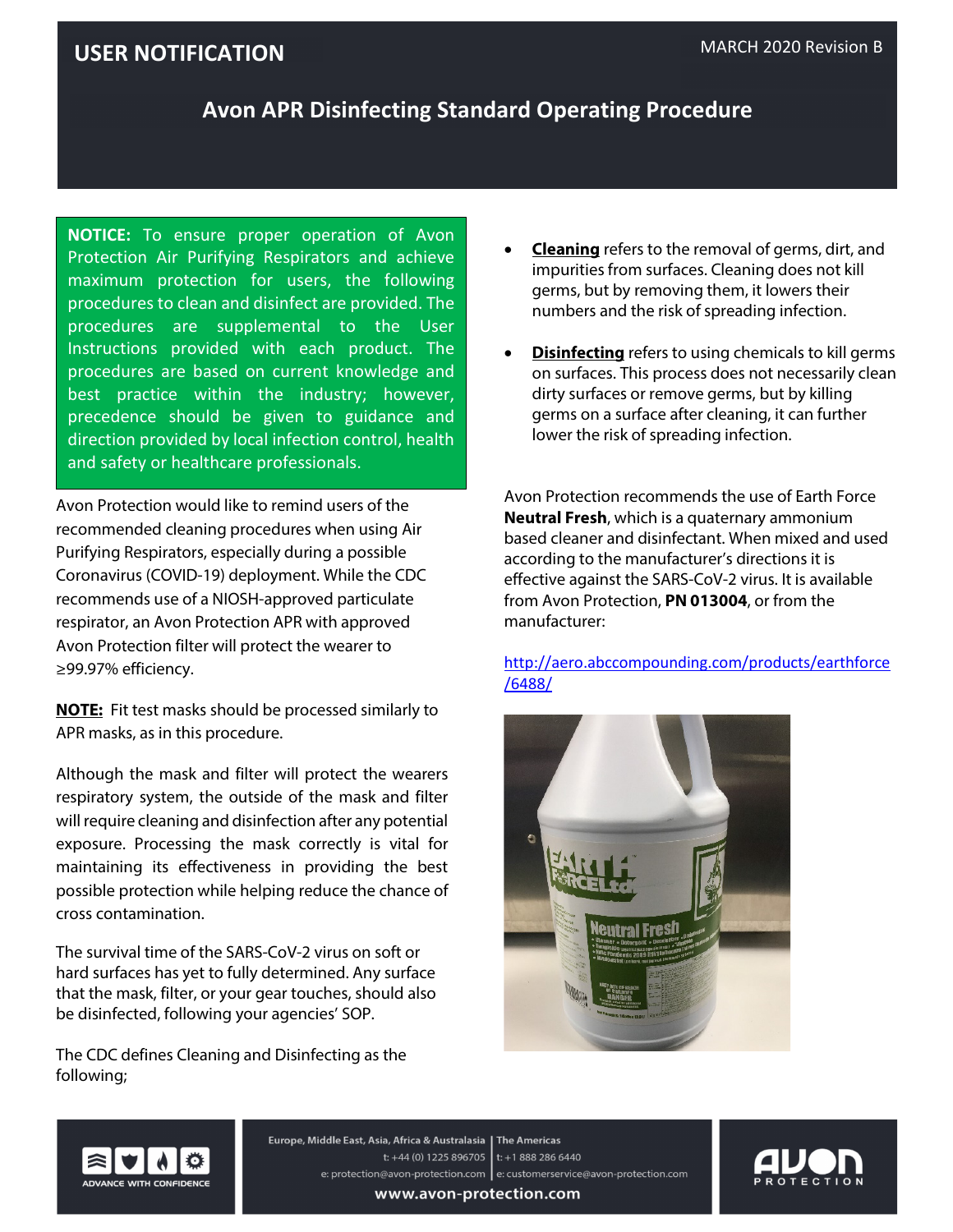### **USER NOTIFICATION** MARCH 2020 Revision B

# **Avon APR Disinfecting Standard Operating Procedure**



This product is EPA registered and may be found on "List N: Disinfectants for Use Against SARS-CoV-2", at the EPA website:

[https://www.epa.gov/pesticide-registration/list-n](https://www.epa.gov/pesticide-registration/list-n-disinfectants-use-against-sars-cov-2)[disinfectants-use-against-sars-cov-2](https://www.epa.gov/pesticide-registration/list-n-disinfectants-use-against-sars-cov-2)

Avon Protection also recommends the use of 5% Hibitane in a 1/2000 dilution, where available.

Perform the following procedure with appropriate PPE, at minimum, gloved hands, using chemical prepared per manufacturer's directions. Consult the Avon Protection User Instructions for further details.

#### **APR Facepieces**

• Remove the used canister from the respirator and dispose of properly in accordance with any local health and safety regulations (If the canister becomes water logged then it must be replaced immediately. A canister becomes ineffective if immersed in, or heavily soaked with water)

- Remove the communications lead, microphone assembly and voice projection unit, if attached.
- Remove the protective hood if attached.
- Disengage the drink coupler from its housing and from around the VREU main body (if applicable).
- Remove the air deflectors and inlet/outlet disk valves.
- Remove the vision correction frame and outserts, if fitted.
- Immerse the mask in warm water containing the properly mixed disinfectant.
- **CAUTION:** Chlorine bleach solutions are not recommended.
- Agitate the mask in this solution, wiping with a soft, lint-free cloth particularly under the main seal and inner mask.
- Allow the mask to remain in the solution for 10 minutes for the disinfectant to be effective.
- Remove the mask and shake off the excess solution.
- Immerse the mask in clean warm water ensuring that all trace of solution is removed.
- Lift out the mask and shake off excess water, then dry with clean, lint-free dry cloth. Do not use tissue or paper towels to dry.
- Separately clean the external components, vision correction system, and outsert, if fitted.
- To clean the hydration system (if applicable), fill a canteen with the disinfectant solution and attach to the drink coupler. Open drink valve and allow solution to run through and out of the internal drink tube.
- Rinse with clean water TWICE.
- Replace the inlet/outlet disk valve(s) and air deflectors, ensuring they are properly aligned.



Europe, Middle East, Asia, Africa & Australasia | The Americas t: +44 (0) 1225 896705 | t: +1 888 286 6440 e: protection@avon-protection.com | e: customerservice@avon-protection.com



www.avon-protection.com